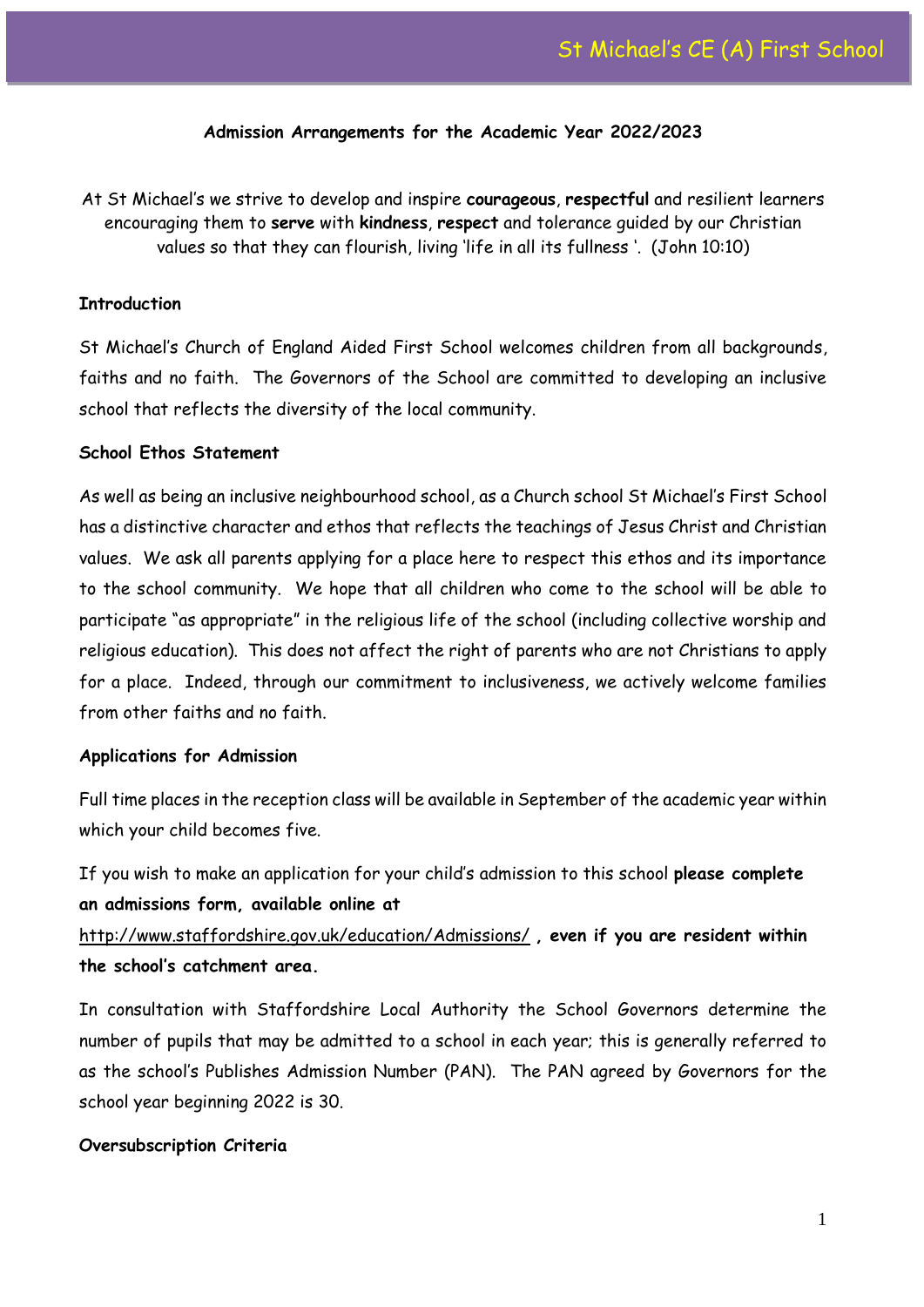If the number of applications for admission to a school exceeds the school's Published Admission Number the following order of priority will be used to allocate the available places. In line with the Special Educational Needs code of practice, St Michael's will not discriminate against an educational or physical need in deciding whether to offer a place. Any child with a statement of special educational needs or Educational Health & Care Plan or disability that names the school must be admitted. This will reduce the number of places available to applicants.

- 1) Children in care and children who ceased to be in care because they were adopted (or became subject to child arrangements order or special guardianship order)*,* including those children who appear (to the admission authority) to have been in state care outside of England and ceased to be in state care as a result of being adopted.
- 2) Children who satisfy both of the following tests:
	- a. **Test 1**: the child is distinguished from the great majority of other applicants either on their own medical grounds or by other exceptional circumstances. Medical grounds must be supported by a medical report (obtained by the applicant and provided at the point of application). This report must clearly justify, for health reasons only, why it is better for the child's health to attend St Michael's rather than any other school. Exceptional circumstances must relate to the choice of school and the individual child, i.e. the circumstances of the child, not the economic or social circumstances of the parent/carer. They should be supported by a professional report (obtained by the applicant and provided at the point of application), e.g. social worker. This report must clearly justify why it is better for the child to attend the St Michael's school rather than any other school.
	- b. **Test 2**: the child would suffer hardship if they were unable to attend the St Michael's school. Hardship means severe suffering of any kind, not merely difficulty or inconvenience, which is likely to be experienced as a result of the child attending a different school. Applicants must provide detailed information about both the type and severity of any likely hardship at the time of application.
- 3) Children who have an elder sibling in attendance at St Michael's First school and who will still be attending the school at the proposed admission date; (For admission purposes, a brother or sister is a child who lives at the same address and either: have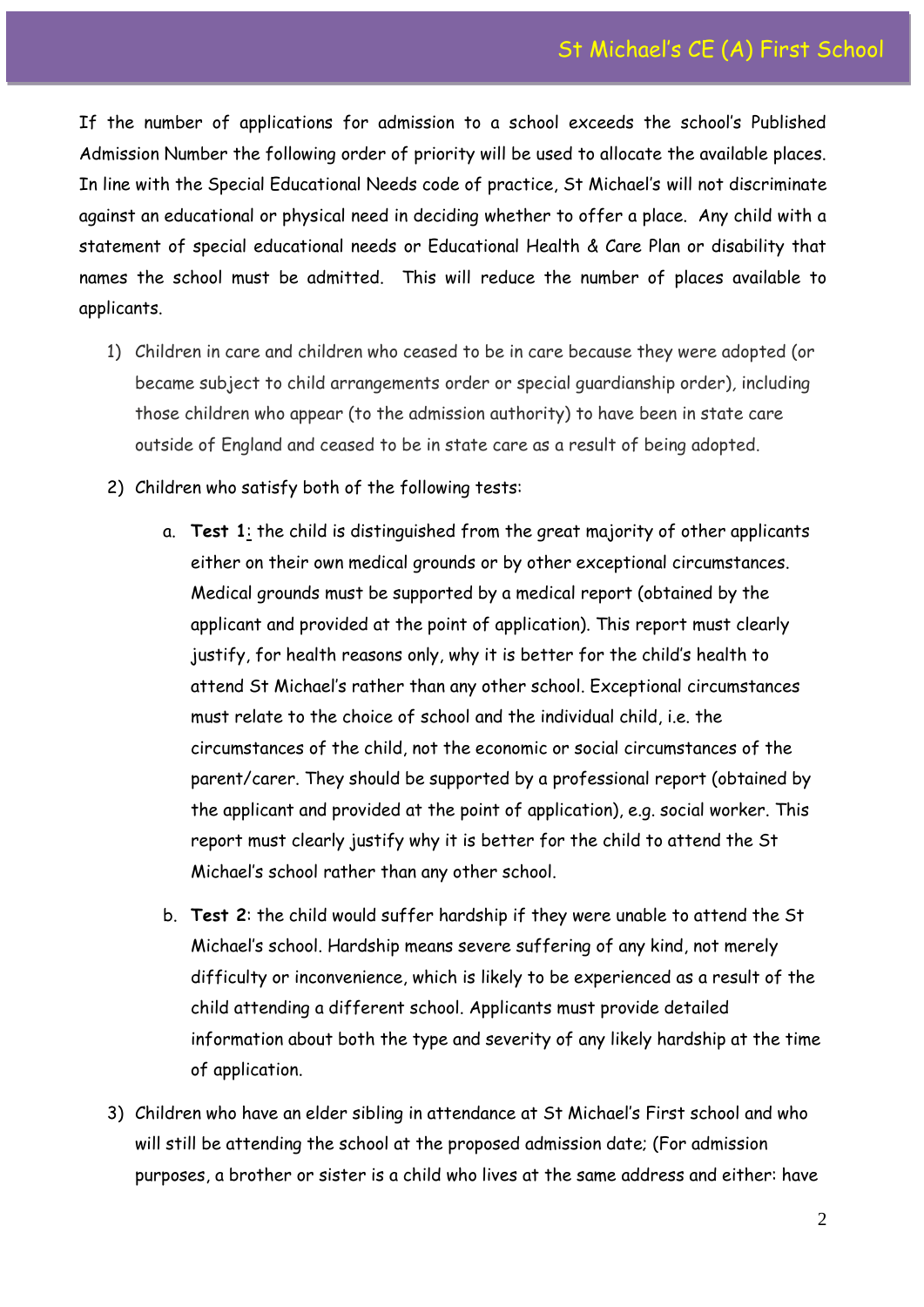one or both natural parents in common; are related by a parents marriage; are adopted or fostered by a common parent or are unrelated children who live at the same address, whose parents live as partners.)

- 4) Children who live in the catchment area who themselves are, or whose families are, faithful and regular worshippers of any Christian denomination (as recognised by Churches Together in Britain and Ireland and/or the Evangelical Alliance). Written evidence of the applicants' commitment to their place of worship will be required, (see appendix 1).
- 5) Children living within the catchment area of the school, as defined by the Local Authority.
- 6) Children who are outside the catchment area and who themselves are, or whose families are, faithful and regular worshippers of any Christian denomination (as recognised by Churches Together in Britain and Ireland and/or the Evangelical Alliance). Written evidence of the applicants' commitment to their place of worship will be required, (see appendix 1).
- 7) Children who are themselves, or whose families are, committed members of another religious faith. Written evidence will be required from the faith leader, *using the attached form.*
- 8) Other children arranged in order of priority according to how near their home addresses are to the main gate of the school determined by a straight-line measurement as calculated using the Local Authority's Geographical Information System.

#### **Tiebreaker situation**

In the event of oversubscription in any of the above criteria, places will be allocated in the order of those living closest to the school determined by a straight line measurement from the applicant's home address to the main front gate of the school measured by the Local Authority's Geographical Information System (GIS). The coordinates of an applicant's home address are determined and provided by the Local Land and Property Gazetteer (LLPG) and OS Address Point data.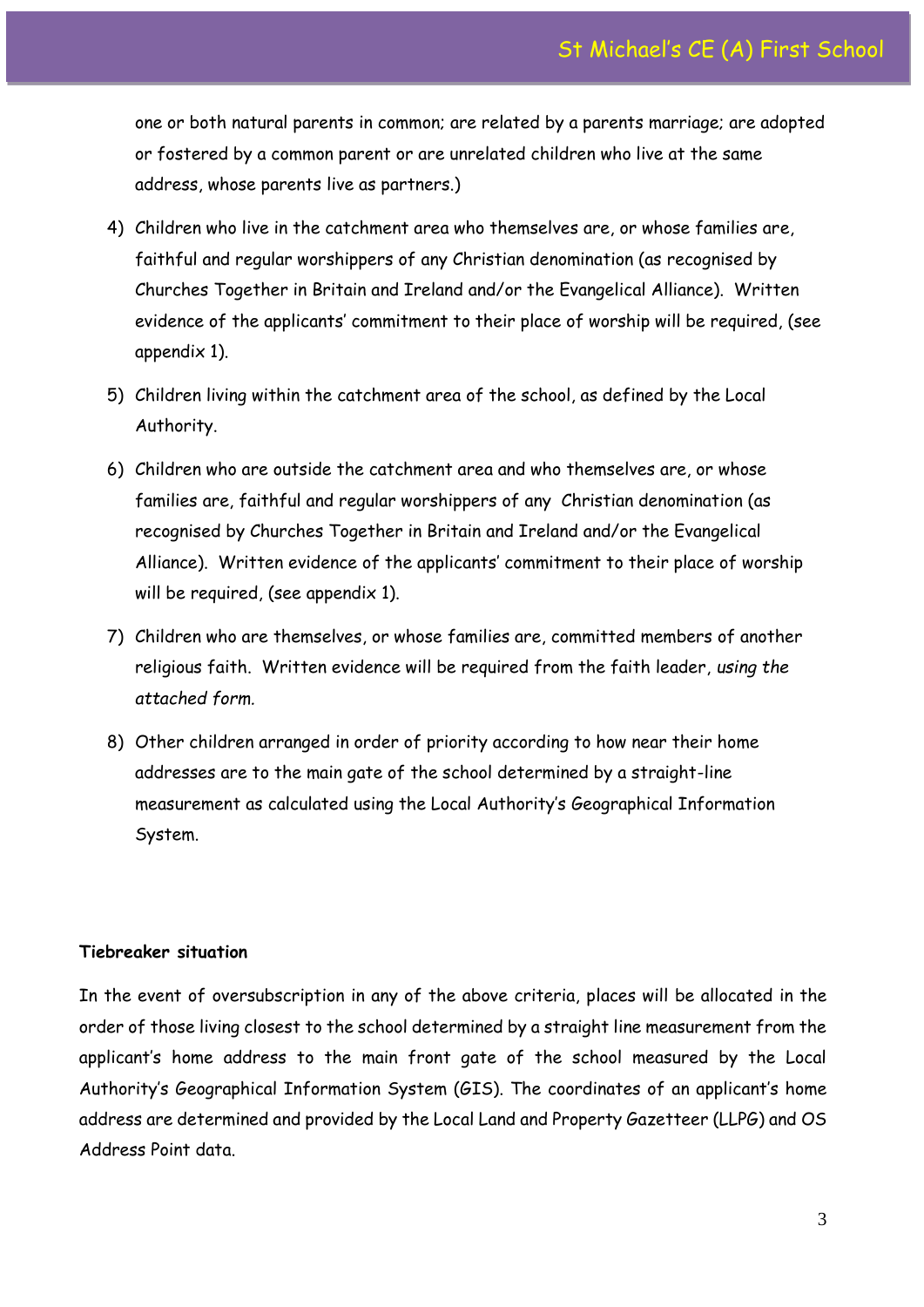If there are limited number of spaces available and St Michael's cannot distinguish between applicants using the criteria listed, such as in the case of children who live in the same block of flats, then the child or children who will be offered the available spaces will be randomly selected by drawing lots.

# **All children will be granted places using the above criteria regardless of ability, race or gender.**

If your application is unsuccessful you have the right to make an appeal to an Independent Appeals Panel, details available from the school.

### **Additional information**

#### **Home address**

The home address is considered to be the child's along with their parent's main and genuine principle place of residence at the time of the allocation of places, e.g. where they are normally and regularly living. If a child is resident with friends or relatives (for reasons other than legal guardianship) the friends or relative's address will not be considered for allocation purposes.

Where parents have shared responsibility for a child, and the child lives with both parents for part of the school week then the home address will be determined as the address where the child lives for the majority of the school week (e.g. 3 out of 5 school nights available). Parents will be required to provide documentary evidence to support the address they wish to be considered for allocation purposes.

If a child's home address changes during the admissions process it is the responsibility of the parent/carer to inform the Local Authority immediately. Where there is a proposed house move taking place during the admissions process the Local Authority will only accept the revised address for purposes of allocation where parents/carers can provide documentary evidence of the move by 12<sup>th</sup> March 2021 before the Local Authority closing date. It will be necessary for sufficient evidence of a permanent move to be provided by the applicant by this date before it will be taken into account for allocation purposes at the national offer date.

If a place is offered on the basis of an address that is subsequently found to be different from the child's normal and permanent home address at the time of allocation of places then that place is likely to be withdrawn.

#### **Deferred Entry to Reception Class**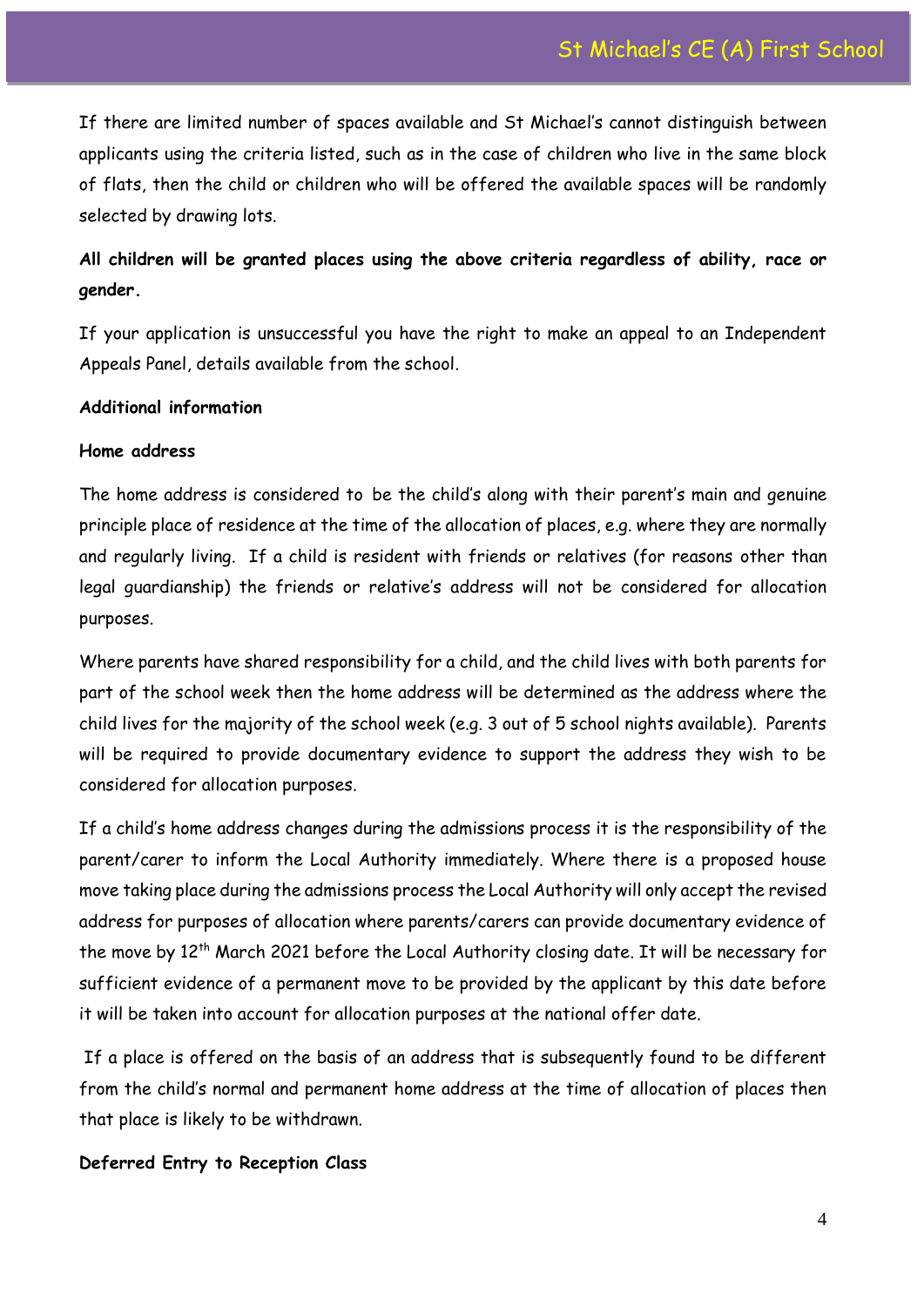Parents may request that their child be admitted to Reception Class on a part-time basis, or that their child be admitted to school later in the same academic year until the child reaches compulsory school age (i.e. beginning of the term after the child's fifth birthday). The effect is that the place will be held for the child in Reception and is not available to be offered to any other child within the same academic year in which it has been offered.

Before deciding whether to defer their child's entry to school, parents should visit St. Michael's to clarify how they cater for the youngest children in Reception and how the needs of these children are met as they move up through the school.

### **Admission Outside of the Normal Age Group**

Parents may seek to apply for their child's admission to school outside of their normal age group, for example if the child is exceptionally gifted and talented or has experienced problems such as ill health. In addition, the parents of summer born children may choose not to send their child to school until the September following their fifth birthday and may request that they are admitted outside of their normal age group to Reception rather than Year 1.

These parents will need to make an application alongside children applying at the normal age which should explain why it is in the child's best interest to be admitted outside of their normal age which may include information such as professional evidence as to why this is the case and why an exception should be made in the case of the child. A decision as to whether this is an appropriate course of action will be made by the Governing Body who will take into account the circumstances of the case and views of the headteacher. Parents do not have the right to insist that their child is admitted to a particular year group.

# **Application on faith grounds**

"Faithful and regular worshipper" is defined as worshipping or taking part in church activities at least once a month for two years prior to application.

# **Siblings**

See note 4

# **Multiple-birth applications**

The requirement for the Governing Body to meet the Infant Class Size legislation may result in the refusal of catchment area or sibling applications where a class has already reached its limit of 30 pupils. However, as an exception, the Governing Body will give careful consideration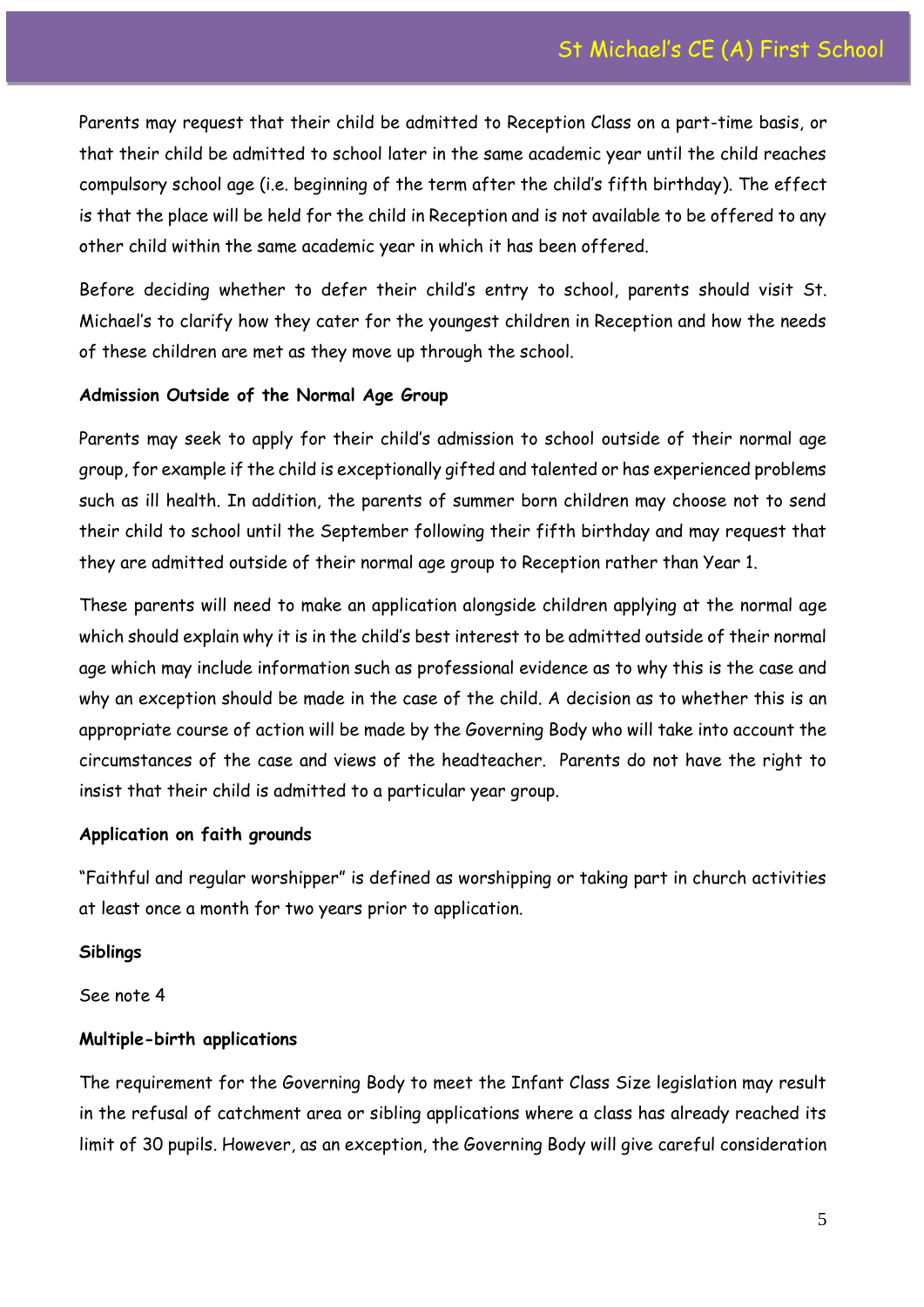to offering places above the published admission number to applications from children whose twin or sibling from a multiple birth is admitted even when there are no other vacant places.

# **Late Applications**

Preferences received after the closing date will be considered alongside those applicants who applied on time wherever possible. Where it is not practicable because places have already been allocated, or are shortly to be allocated, then late preferences will be considered only after those that were made before this point

A late application does not affect the right of appeal or to be placed on a school's waiting list.

# **Waiting Lists**

Waiting lists will be held where in any year the school receives more applications for places that there are places available. Children's position on the waiting list will be determined solely in accordance with the oversubscription criteria set out above. Where places become vacant they will be allocated to children on the waiting list in accordance with the oversubscription criteria. It will be open to any parent to ask for his or her child's name to be placed on the waiting list, following an unsuccessful application.

For cases where the Reception class size regulations apply, the waiting list will operate until the cohort concerned leaves Year 2 and parents will be written to each year by the Authority to ask whether or not they which their child's details to remain on the list.

For all other cases, the waiting list will operate until  $31<sup>st</sup>$  December in the year of admission.

Inclusion on a school's waiting list does not mean that a place will eventually become available at St Michael's First school.

A child's position on a waiting list is not fixed and is subject to change during the year i.e. they can go up or down the list since each added child will require the list to be ranked again in line with the oversubscription criteria

Children who are subject to a direction by a local authority to admit or who are allocated to a school in accordance with the Fair Access Protocol will take precedence over those on the waiting list.

# **Appeals**

Parents who are not offered a place for their child have the right to appeal to an independent appeals panel. Parents wishing to appeal should obtain an appeal form from the School and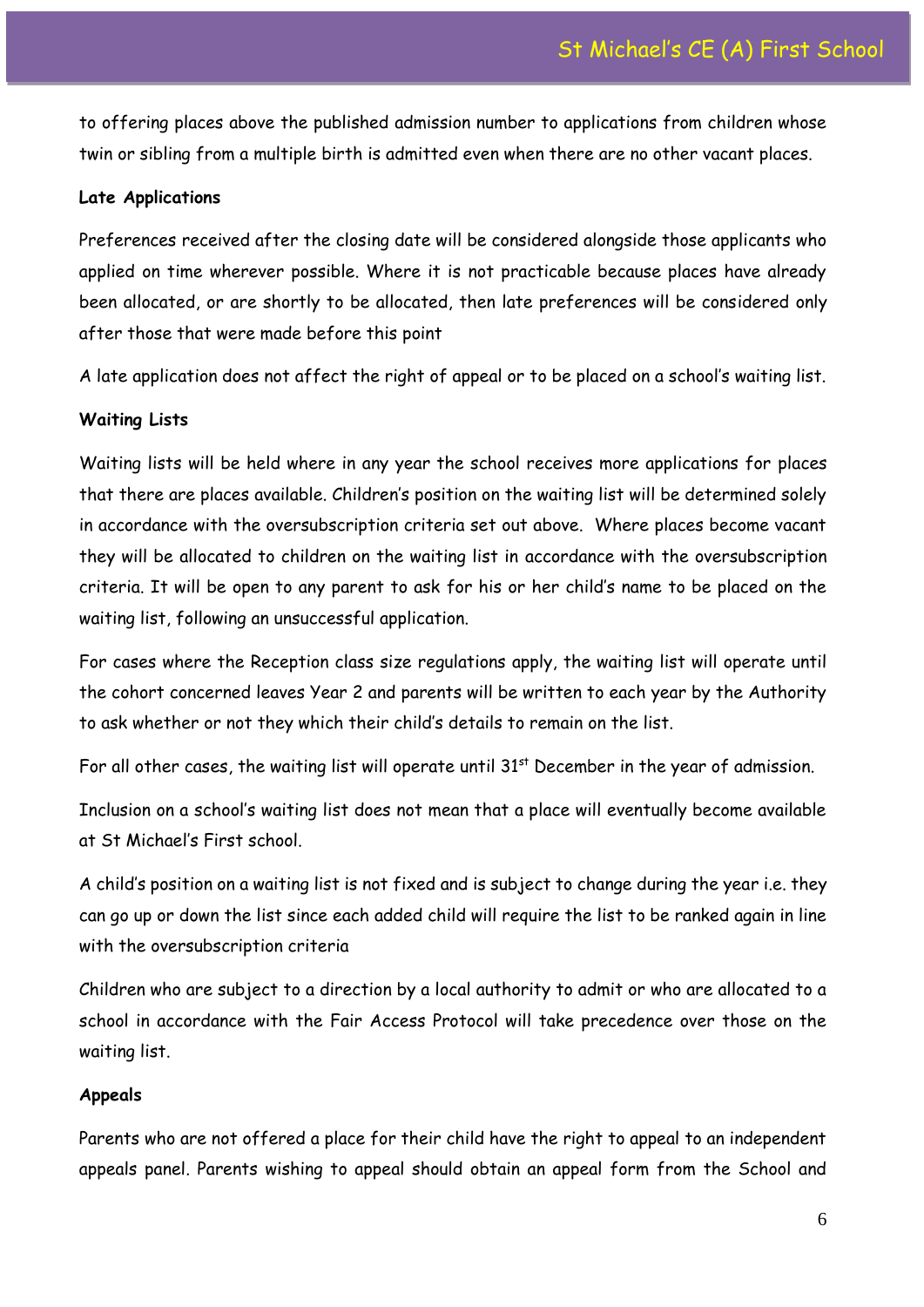return this. The form/letter should be sent to reach the Clerk to the Appeals panel, care of the School, within 14 days of the date of the letter confirming the governors' decision not to offer a place. Should some appeals be unsuccessful, the governing body will not consider further applications from those parents within the same academic year unless there have been significant and material changes in their circumstances.

#### **Repeat Applications**

Parents do not have the right to a second appeal in respect of the same school for the same academic year unless, in exceptional circumstances, the local authority has accepted a second application from the appellant because of a significant and material change in the circumstances of the parent, child or school but still refused admission.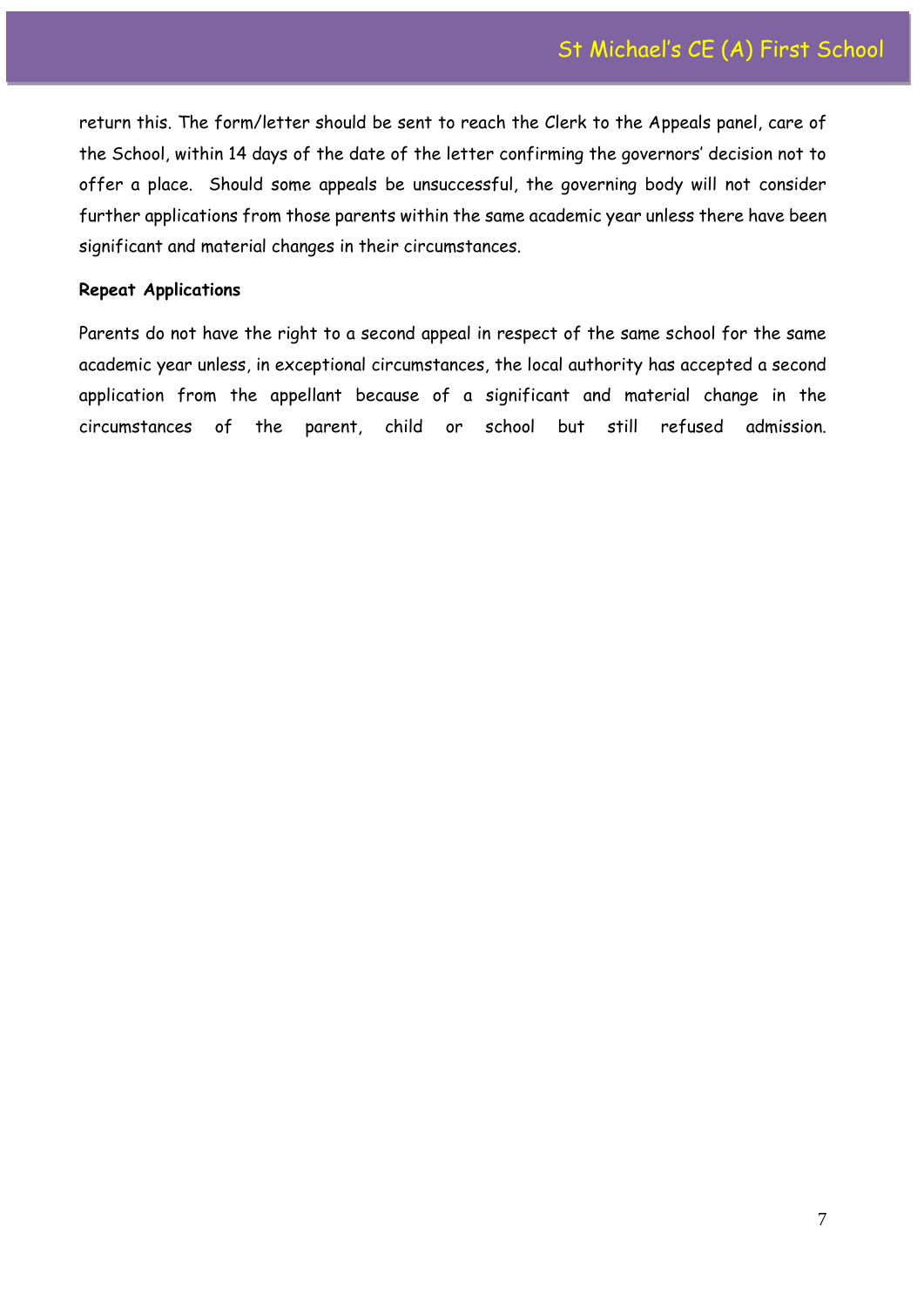#### **"In-Year Transfer" Arrangements**

Parents or carers seeking to transfer to St Michael's First School may make an application using the appropriate application form. This application will be processed in line with the procedure outlined in the determined admission arrangements and parents and carers need to be aware that any date set for joining the new school may be after the next term or half term holiday and those parents/carers are responsible for ensuring that their child continues to receive appropriate education in the interim.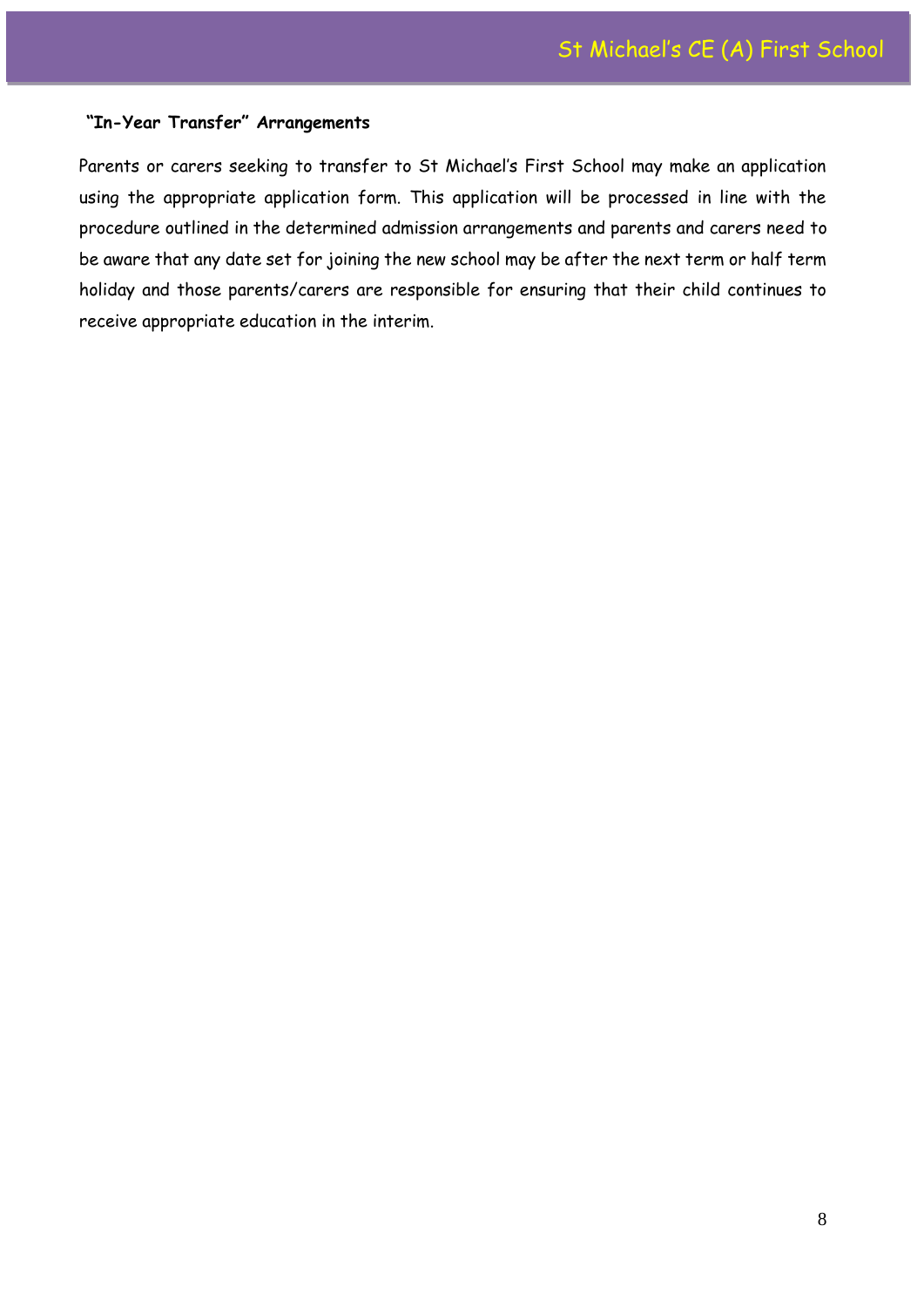# Appendix 1

# Supplementary Information Form

To inform school about the commitment of the child's family to the Church as specified in the admissions criteria.

| Child's name                                                                                   |  |
|------------------------------------------------------------------------------------------------|--|
| Permanent address                                                                              |  |
| Denomination of child                                                                          |  |
| Regularity<br>of<br>attendance at church<br>including the length of<br>time of this regularity |  |

# **To be completed by the church Officer:**

I confirm that the above named child has attended church as stated.

Yes /No

I confirm that the above named child belongs to one of the denominations named in the policy.

Yes/No

I confirm that the information provided by the family is correct

Name …………………………………………………. Date ……………..……………………

Signature………………………………………………………………………………………………

If the child has attended more than one church where a family has recently moved please complete an extra copy of appendix 1.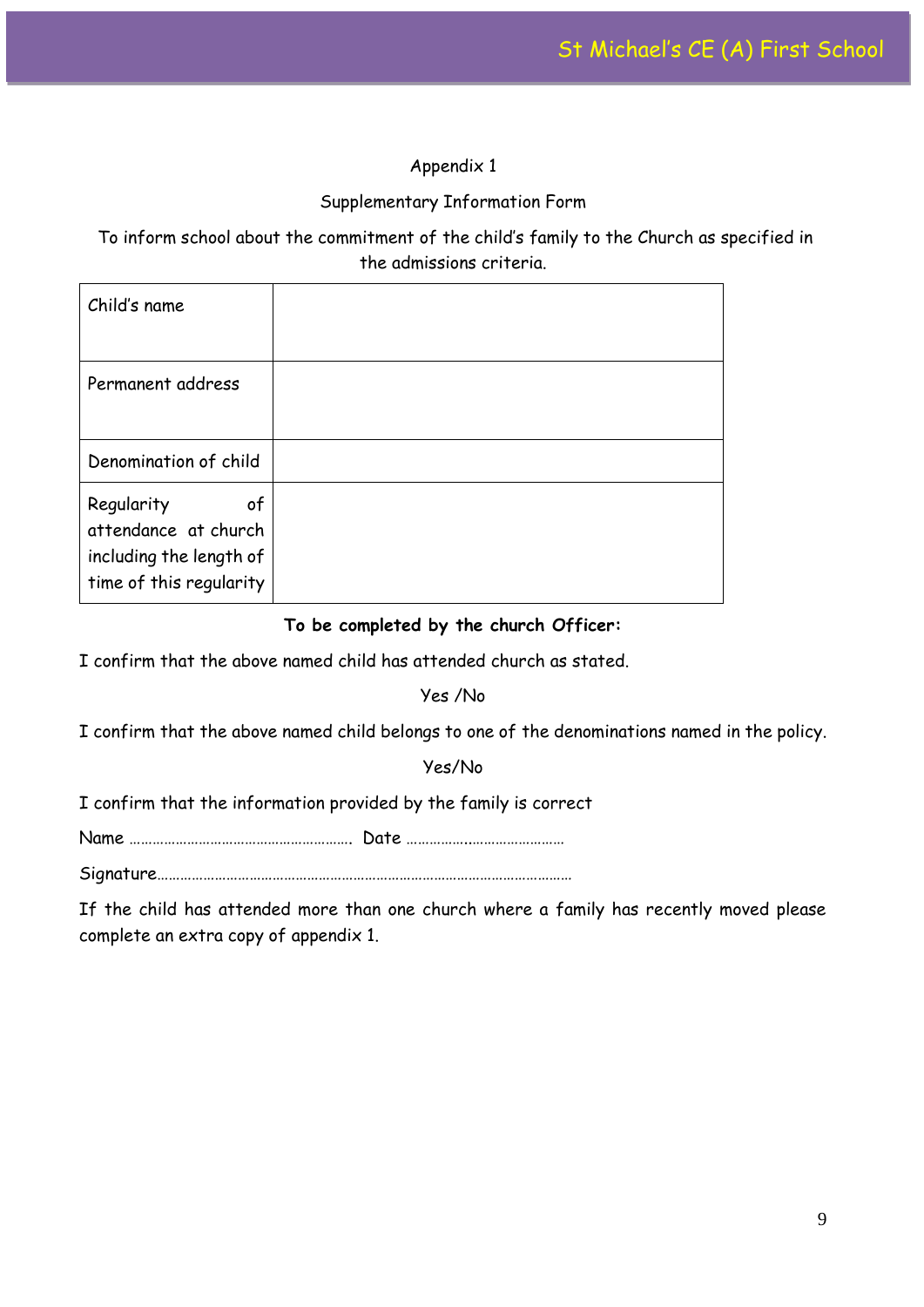# **Annex – Frequently asked questions on implementing the new provisions on Fair Access Protocols and admissions priority for children adopted from state care outside of England**

# **Fair Access Protocols (FAPs)**

The new School Admissions Code 2021 (the 2021 Code) sets out a number of new provisions in relation to FAPs. These include:

- extending the mandatory categories of children who can be placed via the FAP to include children on a Child in Need/Child Protection Plan, children in refuge, children in formal kinship care arrangements, children who have been out of education for four or more weeks and previously looked after children for whom the local authority has been unable to promptly secure a school place;
- removing the ability for local authorities to introduce their own FAP categories and prohibiting the routine use of FAPs in place of the usual in-year admissions process;
- requiring that placement decisions need to be made within 20 school days of a child being referred to the FAP.

# *When should new FAPs come into operation in order to comply with the new provisions in the 2021 Code?*

Local authorities must make changes to their existing FAPs in order to give effect to the new provisions in the 2021 Code, which come into force on 1 September. This means that a new FAP will be operational on 1 September.

As the 2021 Code requires FAPs to be consulted upon and developed in partnership with all schools in the area, local authorities must consult all the admission authorities in their area about the changes they intend to take forward before doing so.

# **Admissions priority for children adopted from state care outside of England**

The 2021 Code requires children who appear (to the admission authority) to have been in state care outside of England and ceased to be in state care as a result of being adopted to be given equal first priority in admission arrangements, alongside looked after children (LAC) and children who were previously looked after by English local authorities (PLAC). This advice refers to these children as internationally adopted previously looked after children – "IAPLAC".

# *What action must admission authorities take in order to comply with the new IAPLAC provision?*

Paragraph 1.7 of the 2021 Code will require that highest priority is given to "looked after children and all previously looked after children, including those children who appear (to the admission authority) to have been in state care outside of England and ceased to be in state care as a result of being adopted".

This new provision will necessitate variations to determined admission arrangements to take effect from 1 September 2021. Admission authorities will need to vary their admission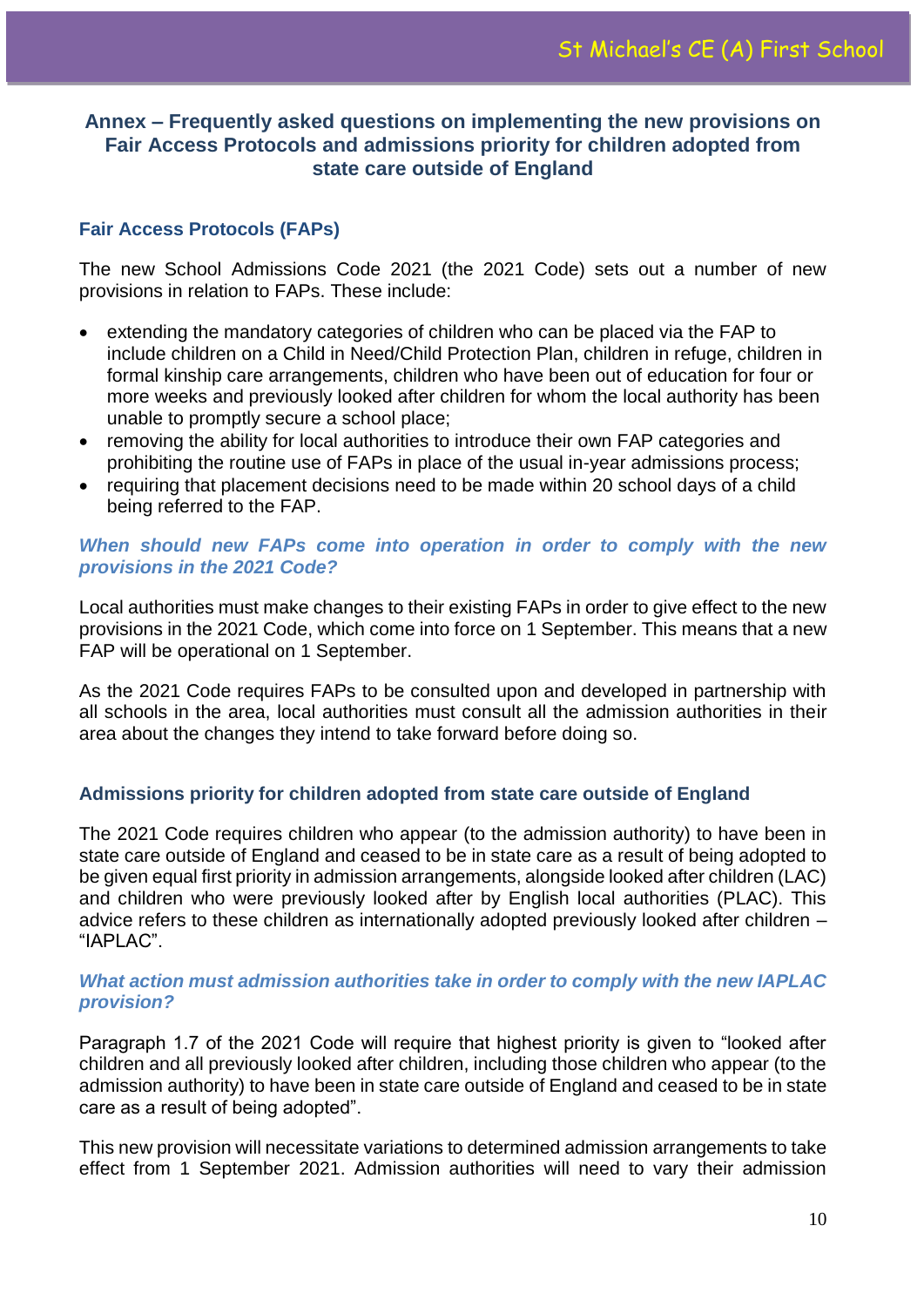arrangements for 2021/22 (which would have been determined by 15 February 2020) and their admission arrangements for 2022/23 (which would have been determined by 15 February 2021). Without these variations, admission arrangements that have already been determined will not comply with the 2021 Code.

We expect admission authorities to hold a meeting sometime between now and 31 August 2021 to determine the necessary variations to admission arrangements for 2021/2022 and 2022/2023. All such variations should come into effect on 1 September 2021.

As these variations will be necessary to comply with a mandatory requirement of the Code, it will not be necessary to refer a variation request to either the Schools Adjudicator (in respect of maintained schools) or the ESFA (in respect of academies). See paragraphs 3.6 – 3.7 of the 2021 Code for further information on variations.

# *How will the new IAPLAC provision affect admissions in 2021/22?*

All applications received before 1 September 2021 will have been processed in accordance with the existing (2014) Code, and offers made and places allocated will be unchanged. This includes those applications received before 1 September but where the decision has not yet been made by 1 September.

Any applications received on or after 1 September 2021 will need to be processed in accordance with the 2021 Code. By way of example, when dealing with in-year applications for the 2021/2022 academic year, children who are determined as being IAPLAC must be given equal highest priority with LAC and PLAC.

A school's waiting list must be ranked in accordance with its oversubscription criteria. This means that where a child is added to a waiting list before 1 September 2021, but meets the definition of an IAPLAC, the waiting list must be ranked again on 1 September following the 2021 Code coming into force, so that the child is given equal highest priority with LAC and PLAC. This may mean other children who were higher up on the waiting list, may be moved lower down the list.

# **Other references to previously looked after children in the Code**

All references to previously looked after children in the 2021 Code mean children who were adopted (or subject to child arrangements orders or special guardianship orders) immediately following having been looked after *as well as* those children who appear (to the admission authority) to have been in state care outside of England and ceased to be in state care as a result of being adopted.

This means that the other provisions in the 2021 Code which apply to PLAC (for example, in relation to the admission arrangements of schools with a religious character, selective arrangements, and boarding priority) apply to IAPLAC in exactly the same way as they do to PLAC.

### **In-year admissions**

The 2021 Code requires local authorities, admission authorities and governing bodies to publish information about how in-year applications for their school(s) will be dealt with. For this year only, details about how in-year applications will be dealt between 1 November 2021 until 31 August 2022 must be published by 31 October. In all subsequent years, such